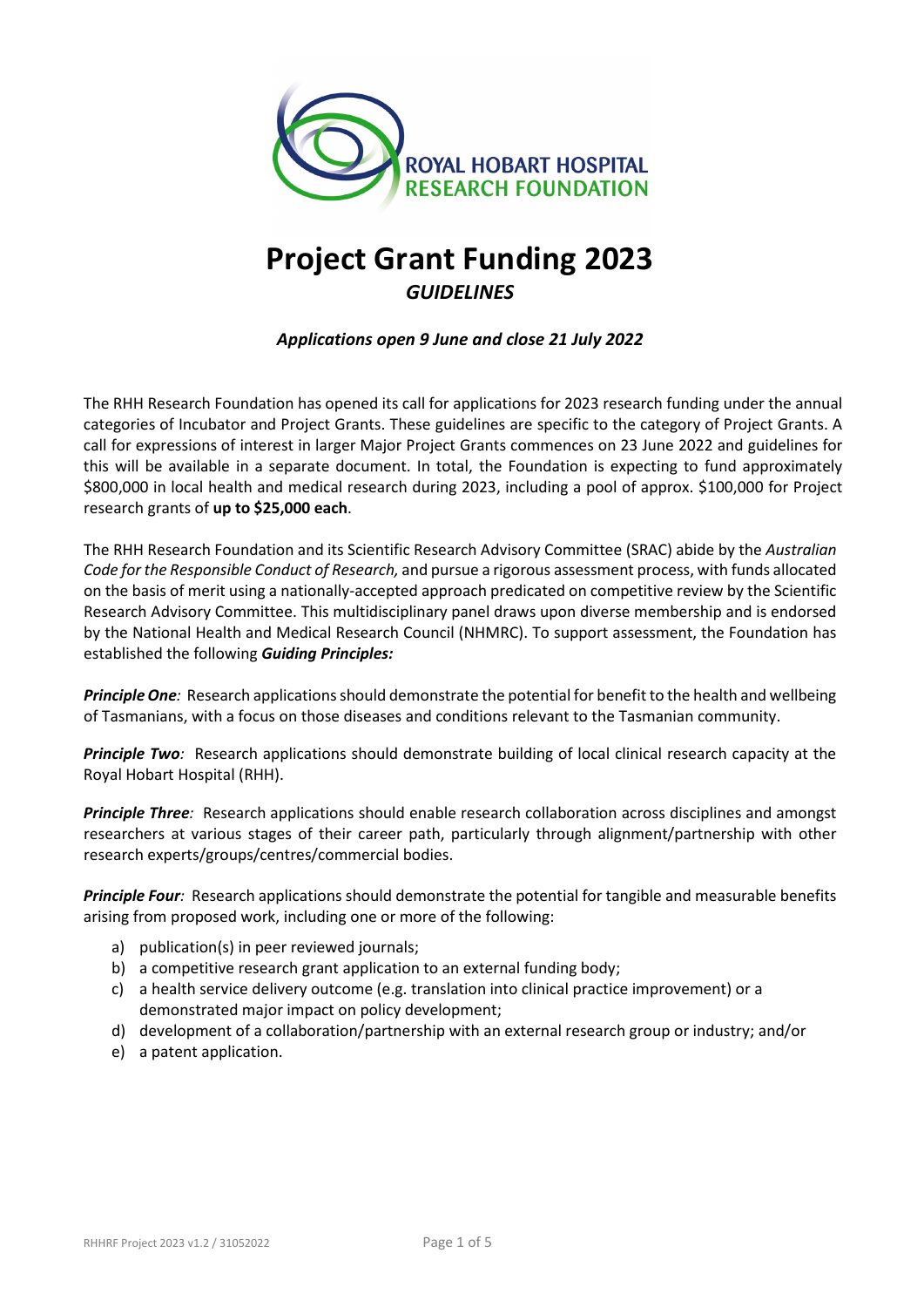

Each year the RHH Research Foundation selects broad research priorities to guide the focus for consideration of its grant investments. Applications for 2023 Project Grants will be reviewed to determine their alignment with, and capacity to address, one or more of the following *Strategic Priorities:*

- Aged care (including diseases of the elderly);
- Chronic disease (including cancer);
- Health Service Delivery and Outcomes (including acute care);
- A healthy start to life (including maternal and child health); or
- Social determinants of health (including mental health).

# **NOTE: Applications that do not meet the Guiding Principles and/or do not address one or more of the Strategic Priorities will not be assessed.**

Through the generosity of a bequest, the RHH Research Foundation may fund additional research into lifethreatening medical conditions of infancy, offering a further Project Grant in 2023 supplementary to the Foundation's normal provision for funding under this grant category. **Any grant to be funded under this bequest must meet the requirement that it pursues research into a life-threatening medical condition of infancy**. It should be noted that while an additional project may be funded through this bequest, this does not preclude the success of other submissions focusing upon a similar area which may be funded through the Foundation's merit-based approach to assessment of all proposals under this grant category.

# *General Funding Rules for RHHRF Grants*

All submissions must be made using the relevant RHH Research Foundation Grant form and should consider the general funding rules outlined below:

- All submissions will be assessed upon the merit of the proposed project, particularly the extent to which the proposal meets the Foundation's guiding principles; project scientific quality; significance, innovation; benefit to the Tasmanian community and team quality and capability relative to opportunity;
- The project and intended outcomes must demonstrate alignment with the RHHRF's strategic research principles and priorities;
- The project must demonstrate a scientific approach to investigation in terms of its feasibility, rationale, methodology, timeframes and innovation;
- The proposal must identify adequacy of resourcing, either solely through this grant program, or through additional sources of funding/in-kind support;
- It is not the intention of the RHH Research Foundation's grants to duplicate funding received from other sources, including the NHMRC, but to support additional work or a new program of works. If the project is part of a larger program of work, applicants **must** describe additional funding received from any other funding body in Section 3 of the application form (Budget). Alternatively, if the project is under consideration for funding from any other funding body, applicants **must** provide details including the funding body, award type, name, category, date when outcome will become known and reference/application number if known in Section 3;
- The proposal must demonstrate the manner by which the research findings may result in a health service delivery outcome, either directly or as a consequence of subsequent policy development/adjustment;
- At least 80% of research (including investment of grant funds) must occur within Tasmania involving local health professionals, unless a satisfactory rationale for this is provided, and the CIA must be resident in Tasmania during carriage of the Grant;
- The research team must include at least one paid member of staff/formal appointment to the RHH and this person must be actively engaged in clinical and/or health service delivery; and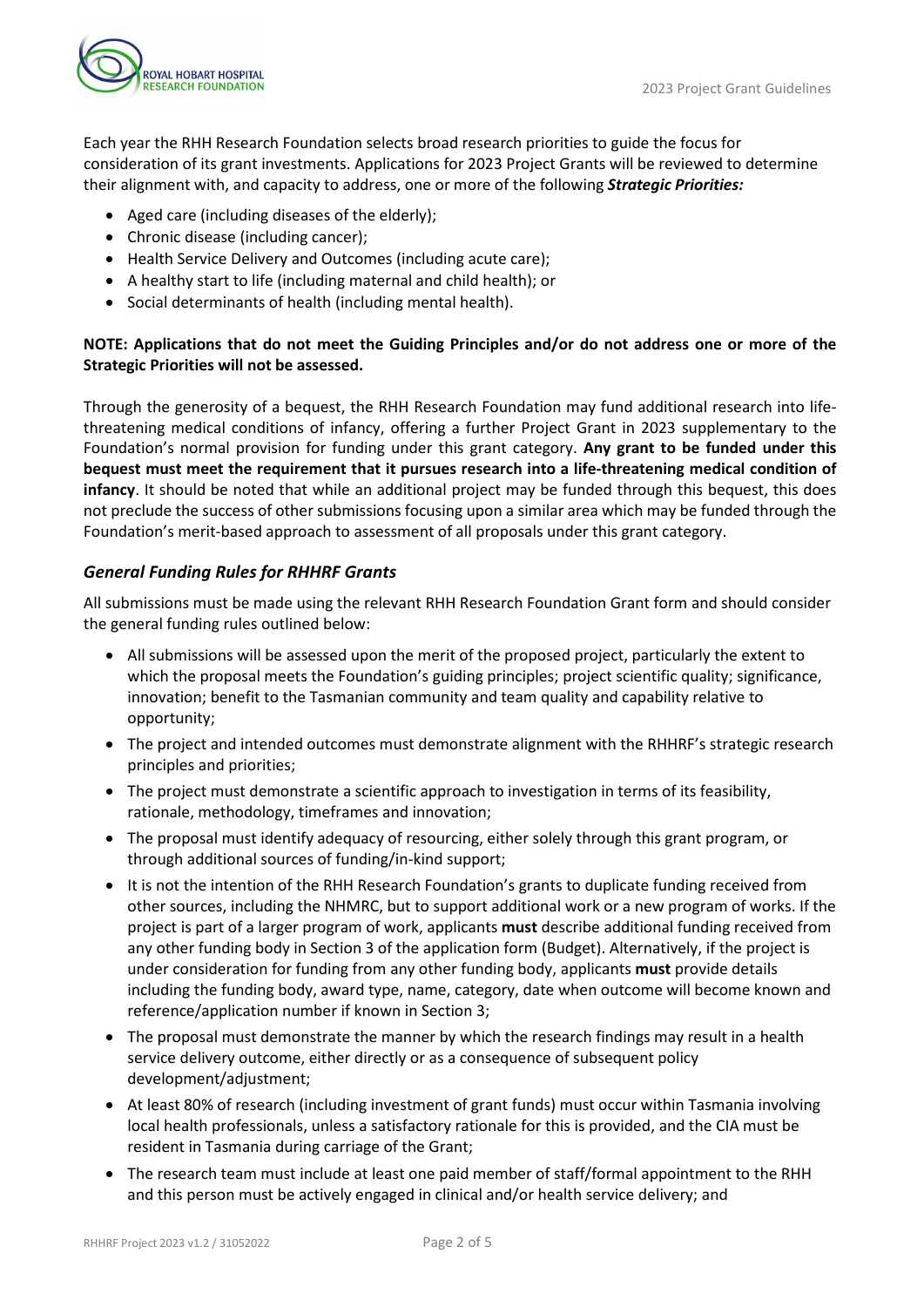

• No more than 25% of grant funding should be applied to purchase of equipment unless a satisfactory rationale for this is provided;

# *Specific Rules for RHHRF Project Grants*

- A Chief Investigator A must only appear as a CIA on one grant application in each category of Incubator and Project Grants. Given that the CIA has to lead their own investigation, it would be considered detrimental to that investigation if they were to be involved simultaneously in leading more than one Incubator Grant and more than one Project Grant in the same year. However, a CIA can appear as CIB, CIC etc on other Incubator and Project Grants. Refer to the RHHRF Capping Rules table [here;](https://www.rhhresearchfoundation.org/sites/default/files/wysiwyg_images/rhhrf_capping_table_2023_grant_round.pdf)
- Travel expenses may be included in the budget request where travel is essential to the project (e.g. fieldwork for patient visits where the project would not be feasible without this) and where these costs are directly related to the project's methodology; however, travel expenses related to attendance at conferences, investigator meetings and attendance at workshops are not permitted;
- The University of Tasmania (UTas) will not apply infrastructure costs in relation to successful applications for funding in 2023 for RHHRF Project Grants; and
- The Department of Health will not apply Research Governance fees in relation to successful applications for funding in 2023 for RHHRF Project Grants.

## *Submission*

Applicants must submit their application using the 2023 RHHRF Project Grant application form. This is available online from 9 June 2022 at [www.rhhresearchfoundation.org/research/grants](https://www.rhhresearchfoundation.org/research/grants) or by emailing the RHHRF's office on [research@rhhresearchfoundation.org](mailto:research@rhhresearchfoundation.org)

In preparing their submission, applicants are urged to closely consult with research colleagues, including UTas grants officers or relevant Department Business Managers (BMs) from within the THS/DOH. The aim of involving a grants officer/BM is to ensure that your application fully considers all aspects associated with ethics approval, budget items, current and future capacity, associated resource needs, other sources of support etc. The grants officer/BM can then also support successful grant recipients in undertaking the various administrative elements associated with implementation and reporting against the project. The importance of this aspect of your submission's development and subsequent carriage cannot be overstated. Your grants officer/BM is welcome to contact the RHHRF for further information and advice around our grants program prior to submission if this might be of assistance.

Once completed and signed by each member of the intended research team, the application must then also have certified support from a representative of the CIA's nominated institution with appropriate delegated authority (e.g. Head of Department, Head of School or Head of Institute); the rationale being that should the grant application be successful, it will be the CIA's nominated institution that will ultimately execute the relevant grant agreement with the RHHRF. In addition, this certification verifies a statement which confirms the project will be accommodated in accordance with the proposal.

The application must be submitted via email to [research@rhhresearchfoundation.org](mailto:research@rhhresearchfoundation.org) **by 5.00pm on the closing date, Thursday 21 July 202**2.

# *Competitive Review*

Applications will be subject to independent review and assessment by the Foundation's NHMRC-approved Scientific Research Advisory Committee (SRAC) which will then make a subsequent recommendation to the RHH Research Foundation's Board.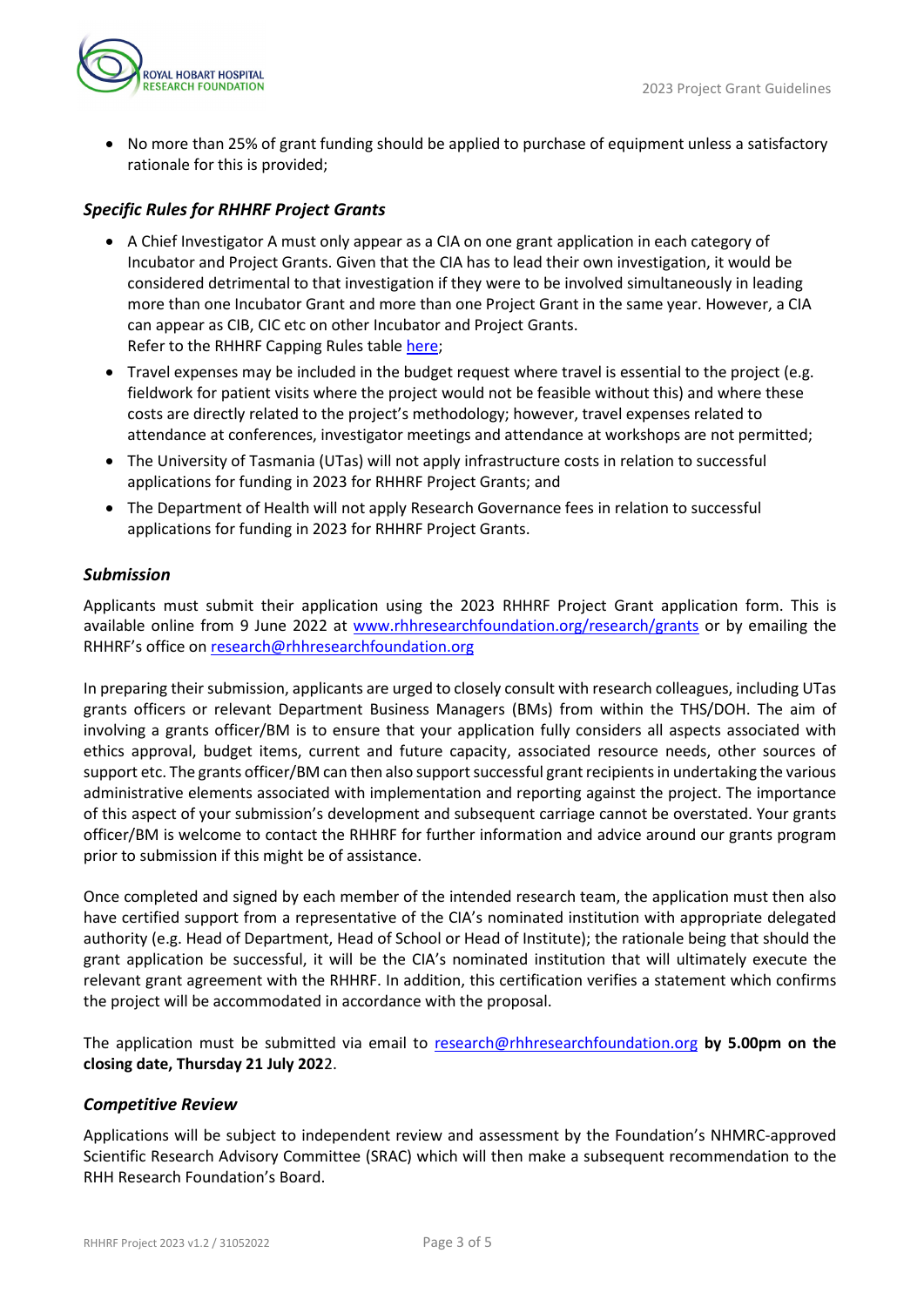

Each application will be reviewed against the funding rules above and then assessed against the following criteria:

- Research Quality (including Significance and Innovation) (40%);
- Potential for outcomes to benefit the health and wellbeing of Tasmanians (20%);
- Potential to build local research capacity at the Royal Hobart Hospital (RHH) (15%);
- Team composition including feasibility and capacity to enable research collaborations across disciplines and stages of career (15%); and
- Budget (10%).

The Scientific Research Advisory Committee will meet in September 2022 in order to reach a collective view arising from individual assessment of the applications, undertaken using a formal protocol. Any further details requiring clarification will be sought following that time. The SRAC will then make a recommendation for funding of 2023 Project Grants for submission to RHH Research Foundation's Board.

## *Outcome*

The decision of the Board is final. It is intended that outcomes will be communicated to applicants by early October 2022. A formal Grant Agreement will be drawn up between the RHH Research Foundation and the applicant's nominated institution (i.e. either UTas or the THS/DOH) and it is anticipated that this will be ready for execution in December with funds to flow and for research to commence in January 2023. Unsuccessful applicants will be notified in writing and may seek feedback on their application upon request.

The RHH Research Foundation wishes to highlight that its annual grants program receives a considerable volume of submissions, well in excess of its financial capacity. Given the highly competitive nature of the Project Grants program, successful applicants are advised that failure to execute a Grant Agreement within ninety (90) days of its issue by the RHH Research Foundation will result in the offer of funds being rescinded, unless a request for extension is granted by the Scientific Research Advisory Committee.

Further, if the entity nominated by the researcher in the agreement does not invoice the RHH Research Foundation for the full amount of funds nominated in the Grant Agreement within ninety (90) days of its execution, the offer of funds will be rescinded, unless a request for extension is granted by the Scientific Research Advisory Committee. However, it should be noted that funds can only be released by the RHH Research Foundation upon provision of evidence of ethics approval wherever this may be required. To achieve this in a timely manner, researchers must apply for any necessary ethics approval immediately upon advice of their application's successful status. Evidence of commencement of the ethics submission process must be provided to the RHHRF by 31 January 2023. The value of involving a grants officer/Business Manager in facilitating these activities in a timely manner again cannot be overstated.

# *Carriage of Grant Projects*

Grant projects should be completed over the twelve-month period following execution of the contractual agreement, ideally over the twelve-month period from January 2023 once Grant Agreements are signed, ethics approval is gained and funds have flowed from the RHH Research Foundation to the researcher's nominated institution.

Researchers may be asked to provide details of progress for promotional purposes and will be required to submit a formal report soon after the conclusion of their grant project for receipt by the Scientific Research Advisory Committee.

Should any aspects of the intended project change at any time, the RHH Research Foundation must be formally advised at the earliest opportunity. While extensions to the funded grant projects are generally not available, contact should be made to the RHH Research Foundation via the grants officer or Business Manager at the earliest opportunity should such a situation arise. Extensions can only be made at the discretion of the